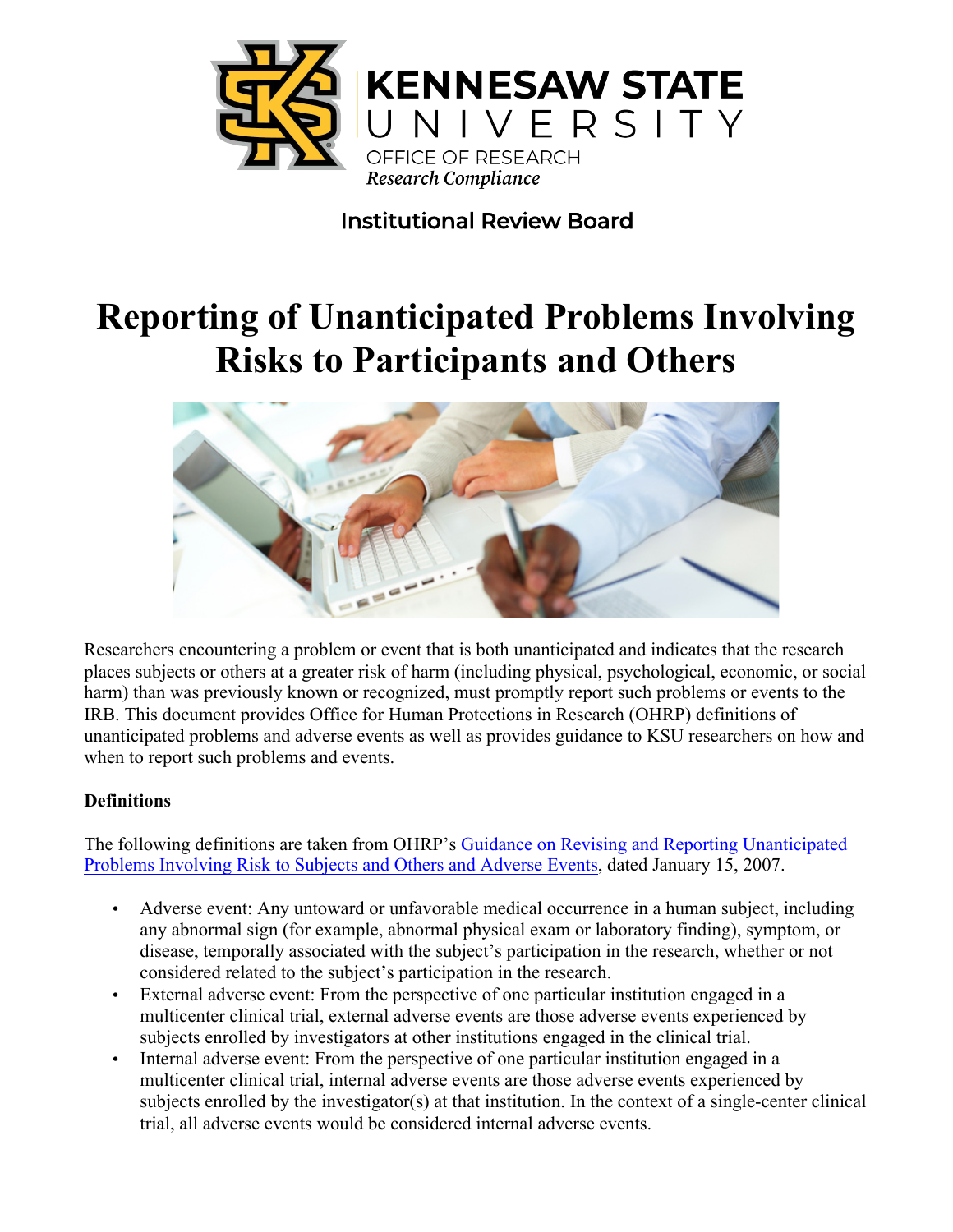- Possibly related to the research: There is a reasonable possibility that the adverse event, incident, experience or outcome may have been caused by the procedures involved in the research.
	- 1. results in death;
	- 2. is life-threatening (places the subject at immediate risk of death from the event as it occurred);
	- 3. requires inpatient hospitalization or prolongation of existing hospitalization;
	- 4. results in a persistent or significant disability/incapacity;
	- 5. results in a congenital anomaly/birth defect; or
	- 6. any other adverse event that, based upon appropriate medical judgment, may jeopardize the subject's health and may require medical or surgical intervention to prevent one of the other outcomes listed in this definition (examples of such events include allergic bronchospasm requiring intensive treatment in the emergency room or at home, blood dyscrasias or convulsions that do not result in inpatient hospitalization, or the development of drug dependency or drug abuse).
- Unanticipated problem involving risks to subjects or others: Any incident, experience, or outcome that meets all of the following criteria:
	- 1. unexpected (in terms of nature, severity, or frequency) given (a) the research procedures that are described in the protocol-related documents, such as the IRB-approved research protocol and informed consent document; and (b) the characteristics of the subject population being studied;
	- 2. related or possibly related to a subject's participation in the research; and
	- 3. suggests that the research places subjects or others at a greater risk of harm (including physical, psychological, economic, or social harm) related to the research than was previously known or recognized.
- Unexpected adverse event: Any adverse event occurring in one or more subjects in a research protocol, the nature, severity, or frequency of which is not consistent with either:
	- 1. the known or foreseeable risk of adverse events associated with the procedures involved in the research that are described in (a) the protocol–related documents, such as the IRBapproved research protocol, any applicable investigator brochure, and the current IRBapproved informed consent document, and (b) other relevant sources of information, such as product labeling and package inserts; or
	- 2. the expected natural progression of any underlying disease, disorder, or condition of the subject(s) experiencing the adverse event and the subject's predisposing risk factor profile for the adverse event.

Note: For OHRP's examples of unanticipated problems and adverse events, see Appendices B, C, and D at http://www.hhs.gov/ohrp/policy/advevntguid.html.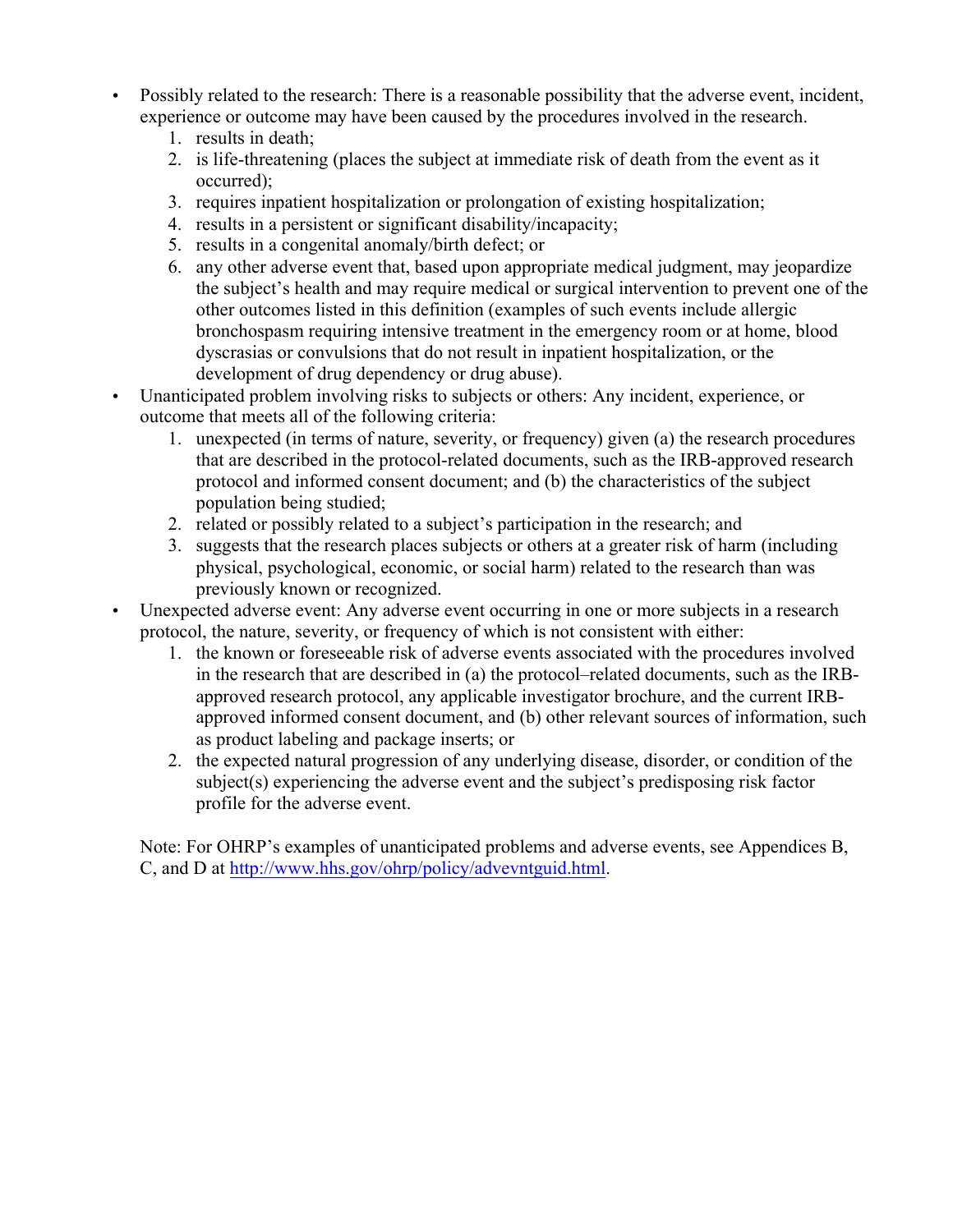## **Guidance on Reporting**

As recommended by OHRP, the following operational details for complying with reporting requirements of HHS regulations at 45 CFR 46.103(b)(5) are provided to assist KSU researchers in reporting unanticipated problems to the IRB.

### **I. Information for Inclusion in Reports of Unanticipated Problems**

The following information must be provided to the IRB:

#### **Study Information**

- a. Study number and name
- b. Names of all study investigators
- c. Contact information (phone, email) for all investigators
- d. Status of study and recruitment: open to accrual; closed to accrual, but participants are still receiving required research intervention; closed to accrual; data analysis is ongoing; other (explain)

#### **Problem/Event Information**

- a. Provide name of subject or subject identifying code
- b. Provide a detailed description of the problem/event
- c. Problem/event was (include all that apply):
	- o i. Unexpected
	- $\circ$  ii. Related or possibly related (more likely related than unrelated to the research)
	- o iii. The research placed or may have placed, subjects or others at a greater risk of physical, psychological, economic or social harm than was previously known or recognized
- d. Date the PI at KSU recognized/learned of the problem or event; explain any delay in reporting the problem/event to the IRB
- e. Is problem/event resolved
- f. Describe the current status of the subject's participation in the study
- g. Describe any likelihood that this problem/event was related to the research
- h. Report any additional information relevant to this problem/event

#### **Corrective Action by the KSU Investigator**

- a. Describe actions taken to address/correct/resolve the problem/event
- b. Describe actions being implemented to minimize the likelihood of a future recurrence of the problem/event
- c. Provide copies of relevant reports or correspondence submitted by KSU PI to institutional officials, the sponsor, or any federal officials regarding the problem/event
- d. In the judgment of the KSU PI, if the occurrence of the problem/event is not consistent with information included in the current, IRB- approved consent form and the frequency and/or severity of the problem/event is not consistent with available published information, describe necessary revisions to the current consent form or protocol
- e. Describe plans to notify, re-consent, or inform current or past participants of the problem/event (if necessary)